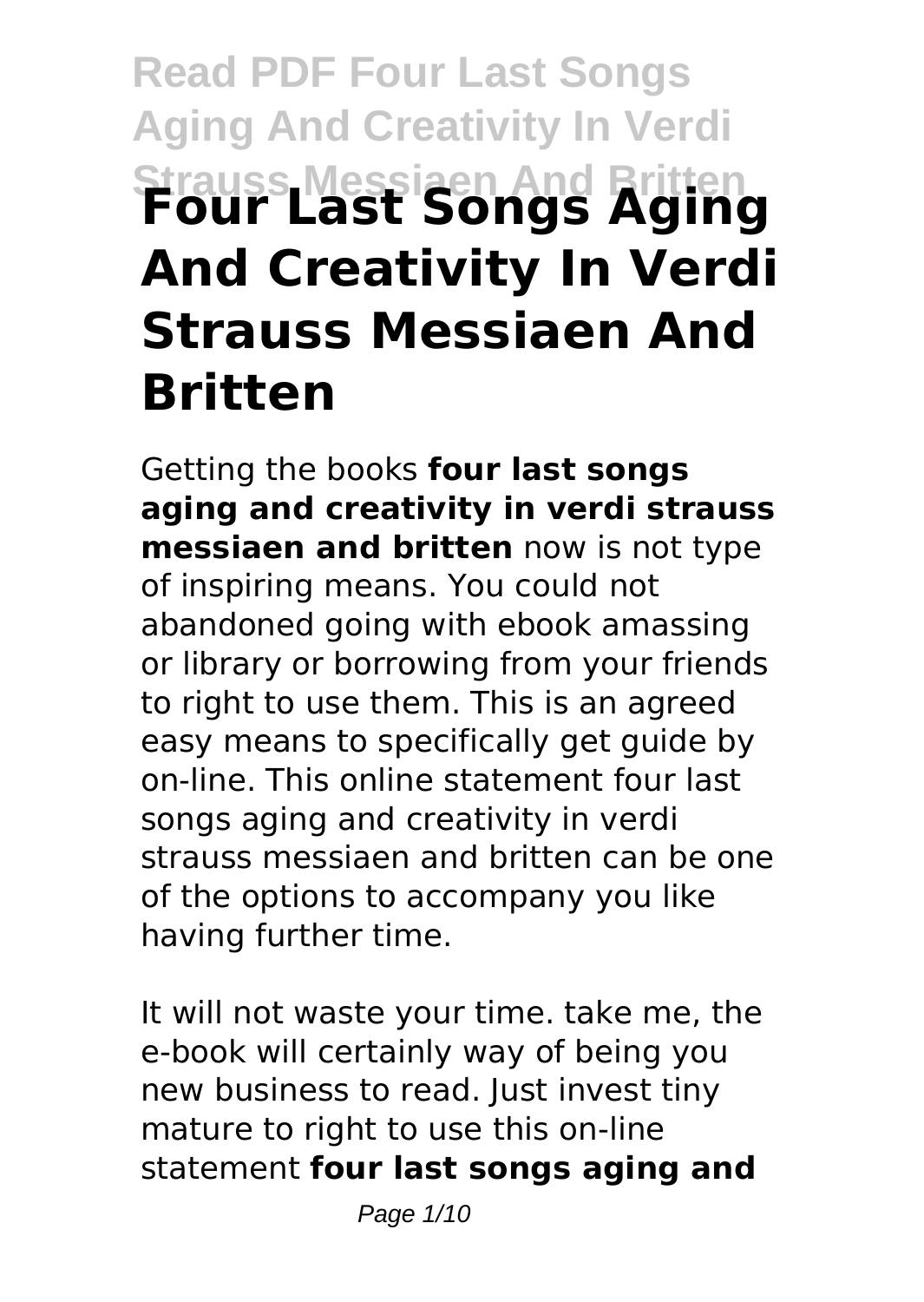**Read PDF Four Last Songs Aging And Creativity In Verdi Strauss Messiaen And Britten creativity in verdi strauss messiaen and britten** as capably as review them wherever you are now.

You can also browse Amazon's limitedtime free Kindle books to find out what books are free right now. You can sort this list by the average customer review rating as well as by the book's publication date. If you're an Amazon Prime member, you can get a free Kindle eBook every month through the Amazon First Reads program.

### **Four Last Songs Aging And**

Aging and creativity can seem a particularly fraught relationship for artists, who often face age-related difficulties as their audience's expectations are at a peak. In Four Last Songs, Linda and Michael Hutcheon explore this issue via the late works of some of the world's greatest composers. Giuseppe Verdi (1813–1901), Richard Strauss (1864–1949), Olivier Messiaen (1908–92), and ...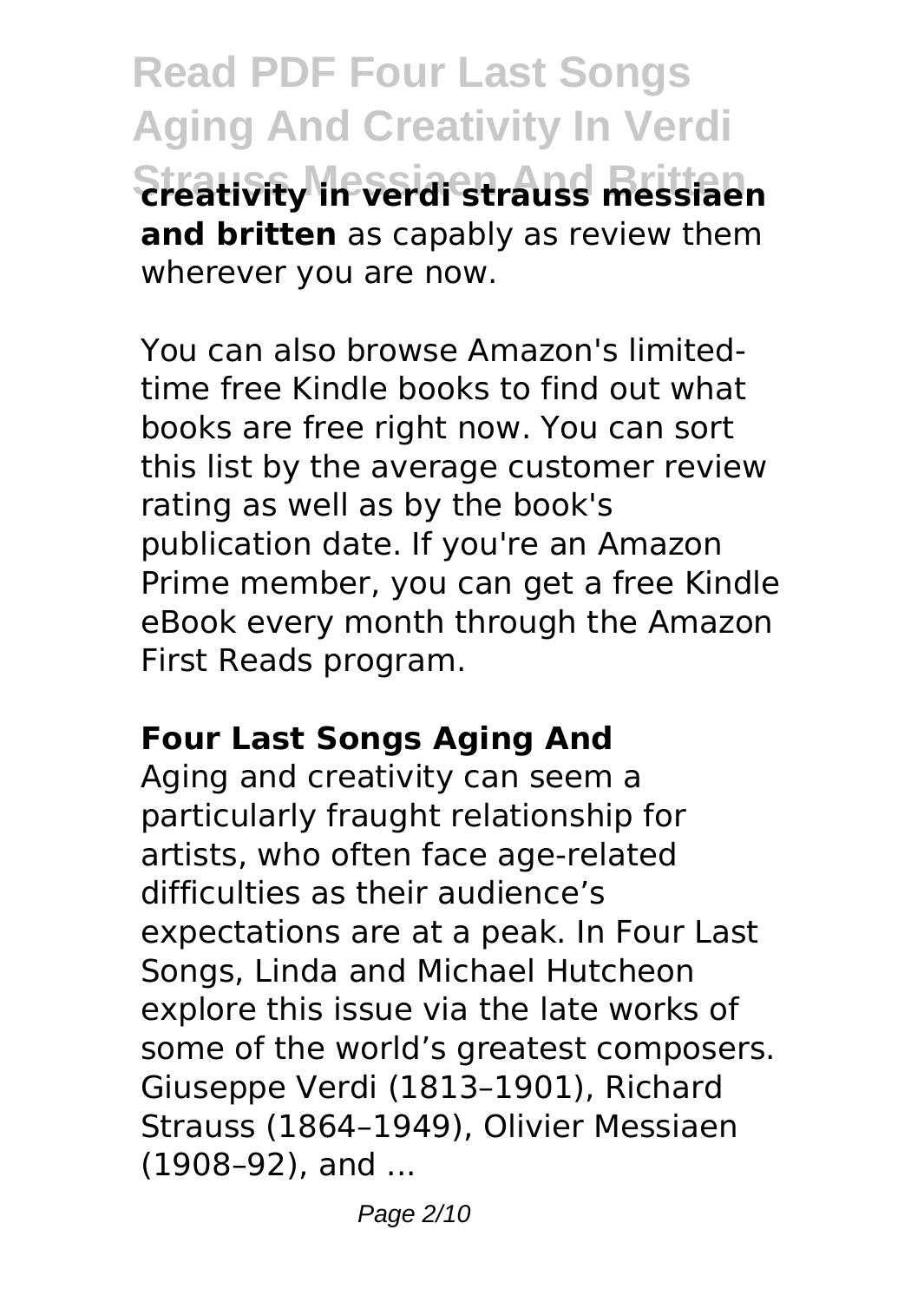# **Read PDF Four Last Songs Aging And Creativity In Verdi Strauss Messiaen And Britten**

#### **Four Last Songs: Aging and Creativity in Verdi, Strauss ...**

In Four Last Songs, Linda and Michael Hutcheon explore this issue via the late works of some of the world's greatest composers. Giuseppe Verdi (1813–1901), Richard Strauss (1864–1949), Olivier Messiaen (1908– Aging and creativity can seem a particularly fraught relationship for artists, who often face age-related difficulties as their audience's expectations are at a peak.

## **Four Last Songs: Aging and Creativity in Verdi, Strauss ...**

Four Last Songs: Aging and Creativity in Verdi, Strauss, Messiaen, and Britten Linda Hutcheon and Michael Hutcheon Abstract. Later life is a fraught topic in our commercialized, anti-aging, deathdenying culture. Where does creativity fit in?

# **Four Last Songs: Aging and**

Page 3/10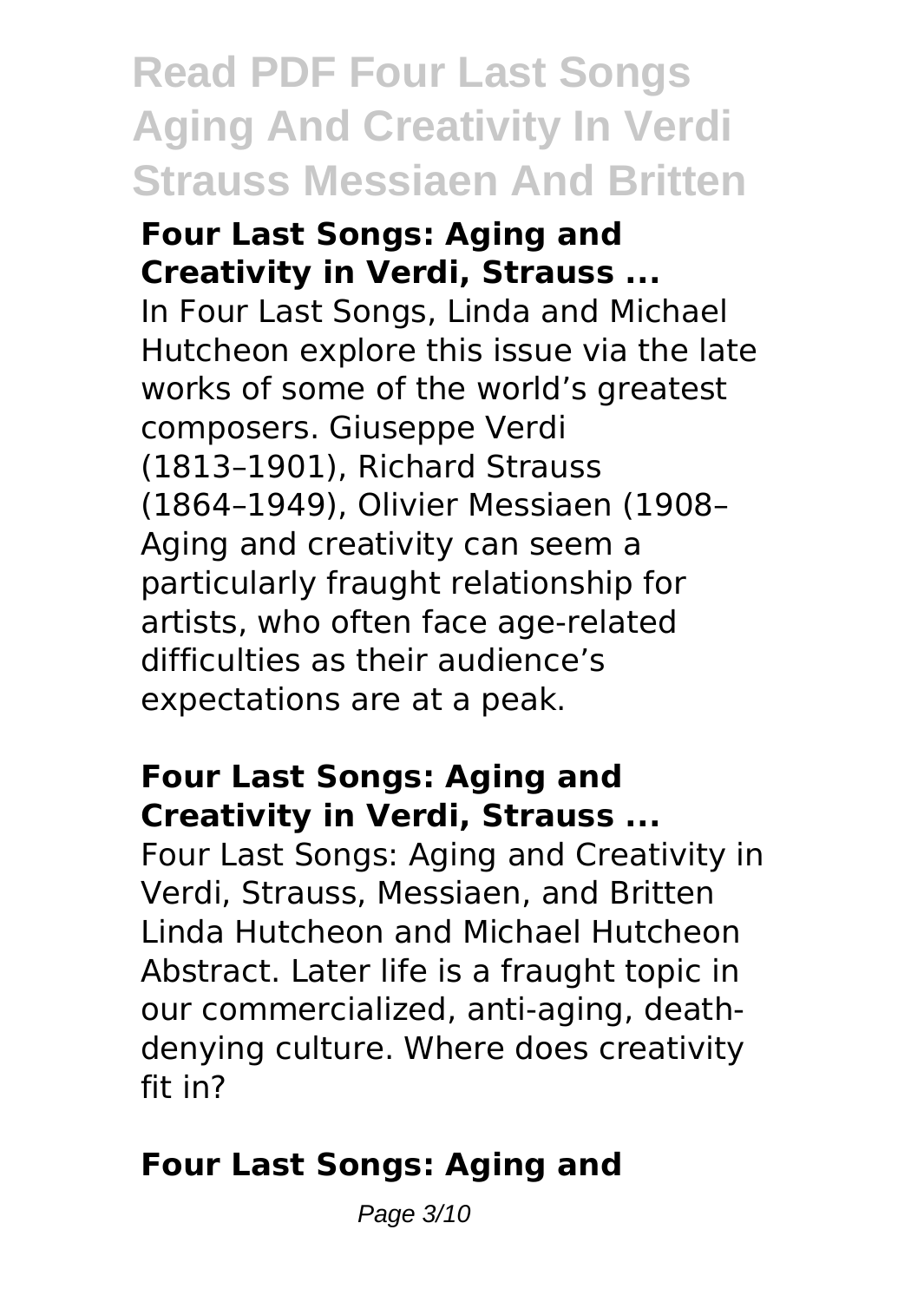**Read PDF Four Last Songs Aging And Creativity In Verdi Strauss Messiaen And Britten Creativity in Verdi, Strauss ...** Aging and creativity can seem a particularly fraught relationship for artists, who often face age-related difficulties as their audience's expectations are at a peak. In Four Last Songs, Linda and Michael Hutcheon explore this issue via the late works of some of the world's greatest composers.

#### **Four Last Songs: Aging and Creativity in Verdi, Strauss ...**

Four Last Songs: Aging and Creativity in Verdi, Strauss, Messiaen, and Britten: buy this book online. Published by University of Chicago Press. Author: Hutcheon ...

#### **Four Last Songs: Aging and Creativity in Verdi, Strauss ...**

Four Last Songs: Aging and Creativity in Verdi, Strauss, Messiaen, and Britten - Kindle edition by Hutcheon, Linda, Hutcheon, Michael. Download it once and read it on your Kindle device, PC, phones or tablets. Use features like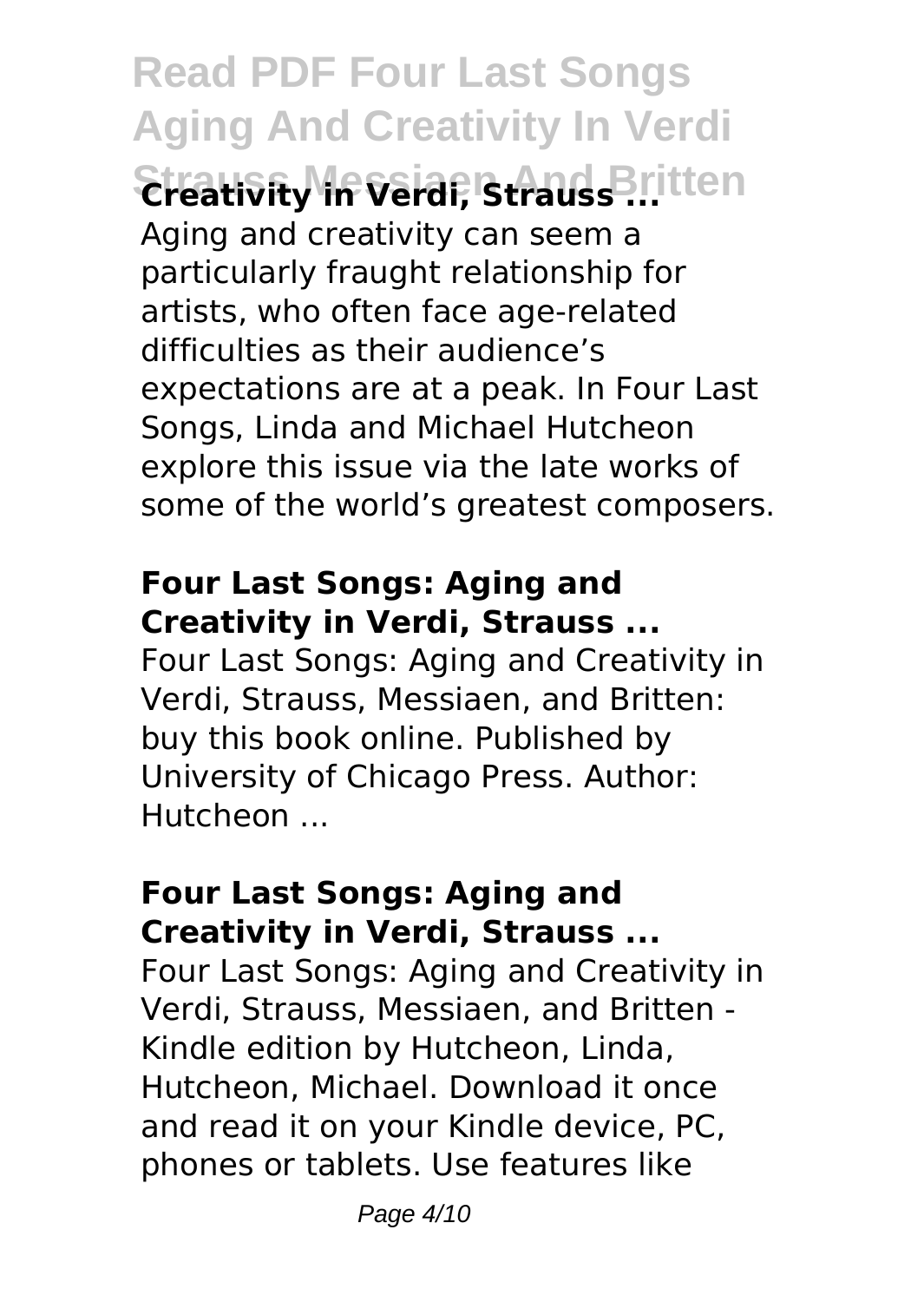**Read PDF Four Last Songs Aging And Creativity In Verdi Strauss Messiaen And Britten** bookmarks, note taking and highlighting while reading Four Last Songs: Aging and Creativity in Verdi, Strauss, Messiaen, and Britten.

#### **Four Last Songs: Aging and Creativity in Verdi, Strauss ...**

The cover picture shows Giuseppe Verdi sitting with a reflective expression on his face while he plays the piano. The book's title is Four Last Songs: Aging and Creativity in Verdi, Strauss, Messiaen and Britten, the latest collaboration between Linda & Michael Hutcheon, and I believe it is their deepest work yet.. As usual the work is multi-disciplinary, another interesting meeting place ...

### **Four Last Songs: aging, creativity and the meaning of life ...**

Four Last Songs: Aging and Creativity in Verdi, Strauss, Messiaen, and Britten is available for purchase at Amazon.ca. #LUDWIGVAN. Want more updates on Toronto-centric classical music news and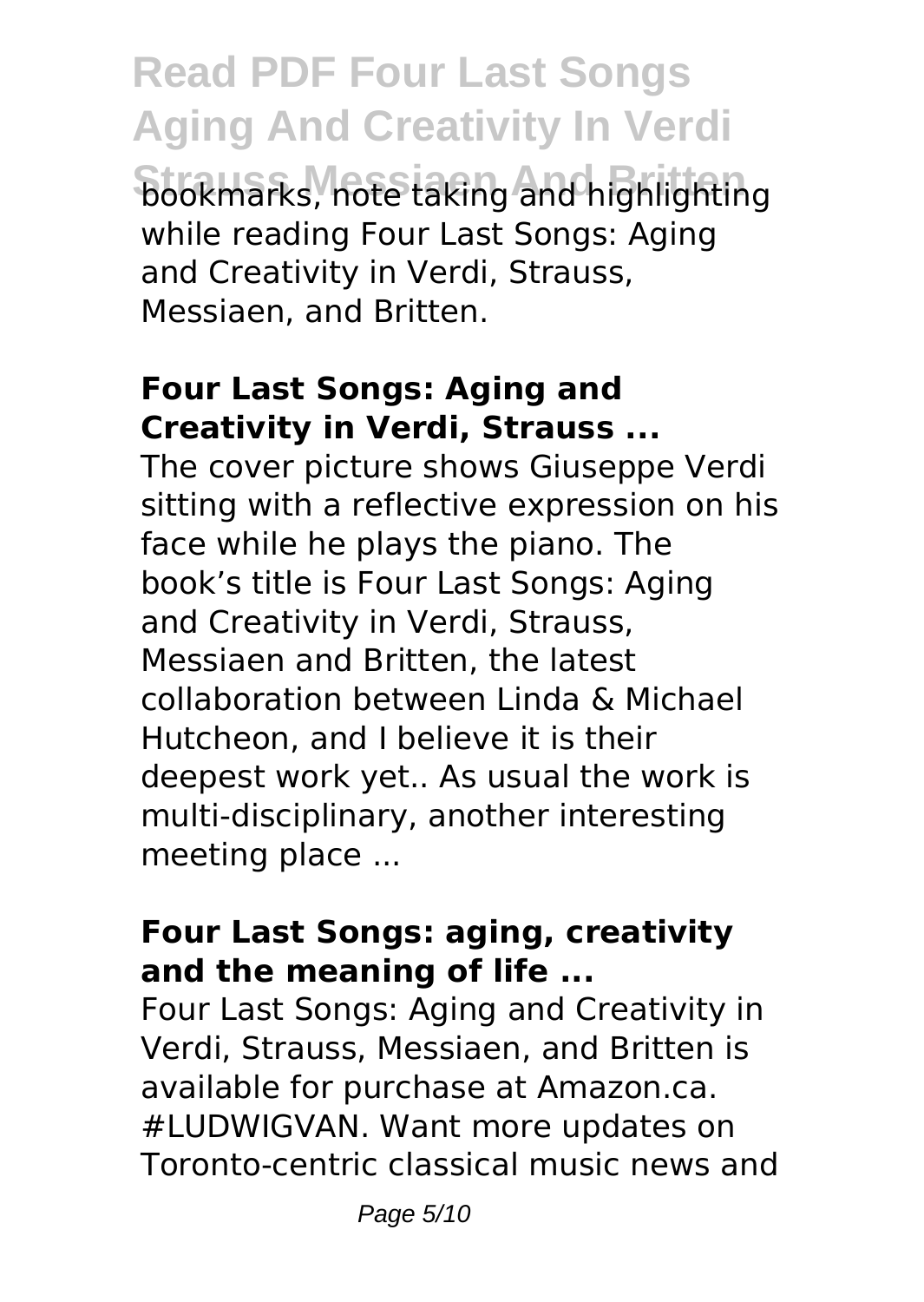**Read PDF Four Last Songs Aging And Creativity In Verdi Strauss Messiaen And Britten** review before anyone else finds out? Get our exclusive newsletter here and follow us on Facebook or Twitter for all the latest.

## **BOOK REVIEW | Four Last Songs: The Composer End Game**

The Four Last Songs (German: Vier letzte Lieder), Op. posth., for soprano and orchestra are – with the exception of the song "Malven" (Mallows), composed later the same year – the final completed works of Richard Strauss.They were composed in 1948 when the composer was 84. The songs are "Frühling" (Spring), "September", "Beim Schlafengehen" (When Falling Asleep) and "Im Abendrot" (At Sunset).

# **Four Last Songs - Wikipedia**

Richard Strauss.FOUR LAST SONGS.Spring.September.Going to Sleep (Poems by Hermann Hesse).In the Glow of Evening (Poem by Joseph von Eichendorff).Elisabeth Sc...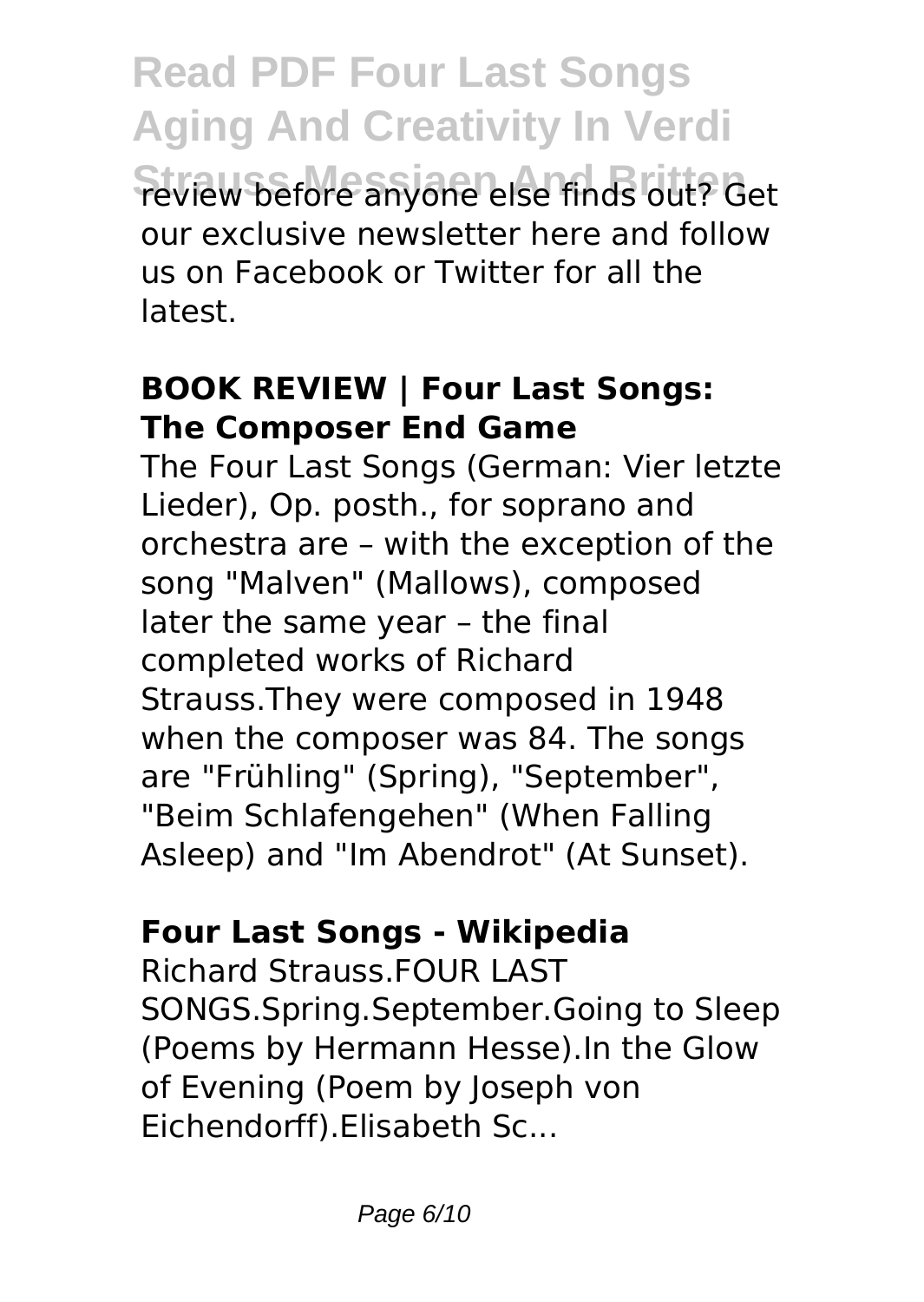# **Read PDF Four Last Songs Aging And Creativity In Verdi Strauss Messiaen And Britten Elisabeth Schwarzkopf - FOUR LAST SONGS - YouTube**

Four Last Songs: Aging and Creativity in Verdi, Strauss, Messiaen and Britten . Katy Wright. Deputy Editor, ... We may also dispense with the all-purpose cliché 'autumnal' – 'for every somber Four Last Songs there is a joyous Falstaff'. Another major problem which encumbers many famous but aging composers is public expectation.

#### **Four Last Songs: Aging and Creativity in Verdi, Strauss ...**

Aging and creativity can seem a particularly fraught relationship for artists, who often face age-related difficulties as their audience's expectations are at a peak. In Four Last Songs, Linda and Michael Hutcheon explore this issue via the late works of some of the world's greatest composers. Giuseppe Verdi (1813 1901), Richard Strauss (1864 1949), Olivier Messiaen (1908 92), and Benjamin ...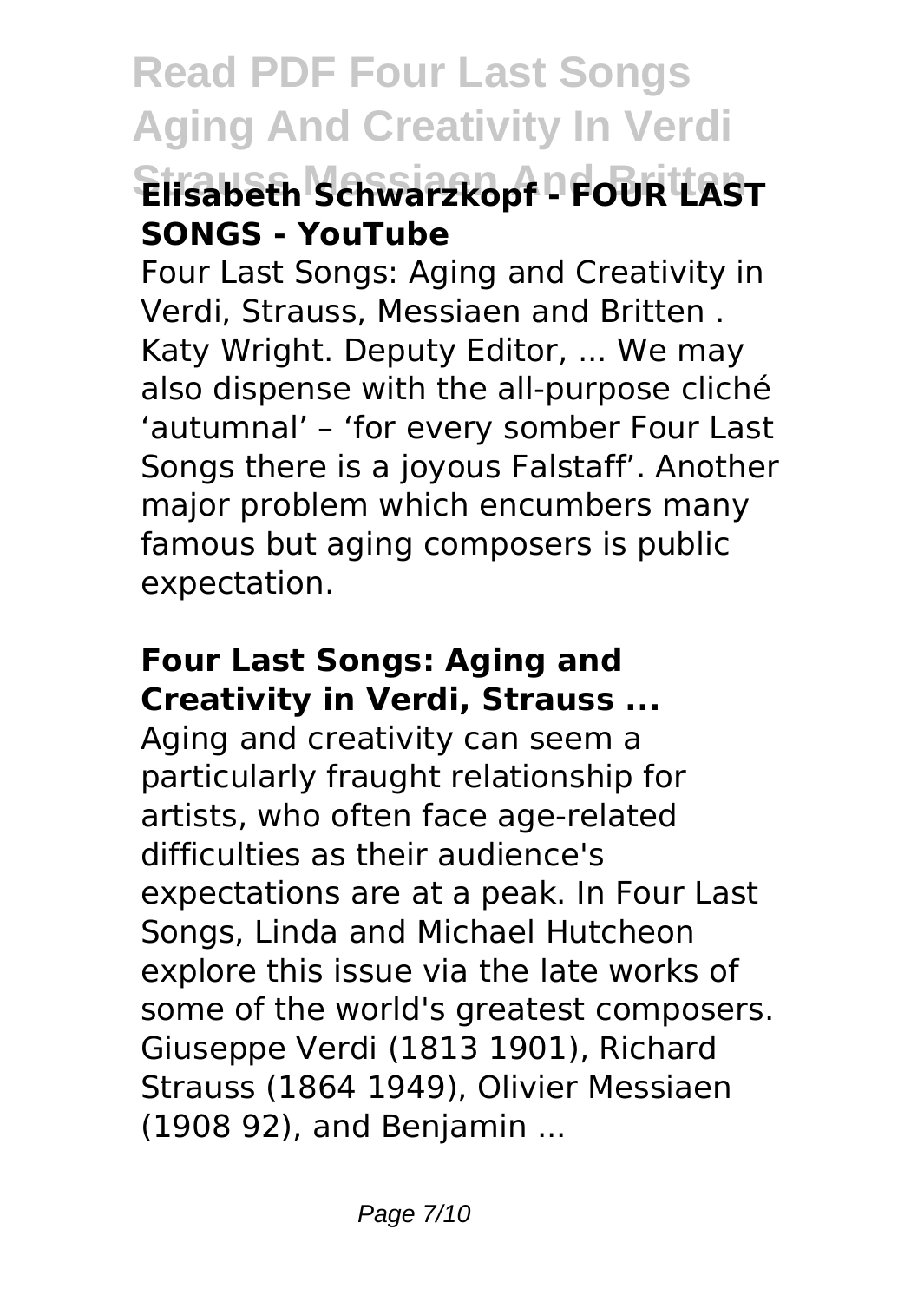# **Read PDF Four Last Songs Aging And Creativity In Verdi Strauss Messiaen And Britten Four Last Songs - Linda Hutcheon, Michael Hutcheon ...**

Find many great new & used options and get the best deals for Four Last Songs : Aging and Creativity in Verdi, Strauss, Messiaen, and Britten by Michael Hutcheon and Linda Hutcheon (2016, Trade Paperback) at the best online prices at eBay! Free shipping for many products!

#### **Four Last Songs : Aging and Creativity in Verdi, Strauss ...**

Four Last Songs: Aging and Creativity in Verdi, Strauss, Messiaen, and Britten - Ebook written by Linda Hutcheon, Michael Hutcheon. Read this book using Google Play Books app on your PC, android, iOS devices. Download for offline reading, highlight, bookmark or take notes while you read Four Last Songs: Aging and Creativity in Verdi, Strauss, Messiaen, and Britten.

## **Four Last Songs: Aging and Creativity in Verdi, Strauss ...**

Page 8/10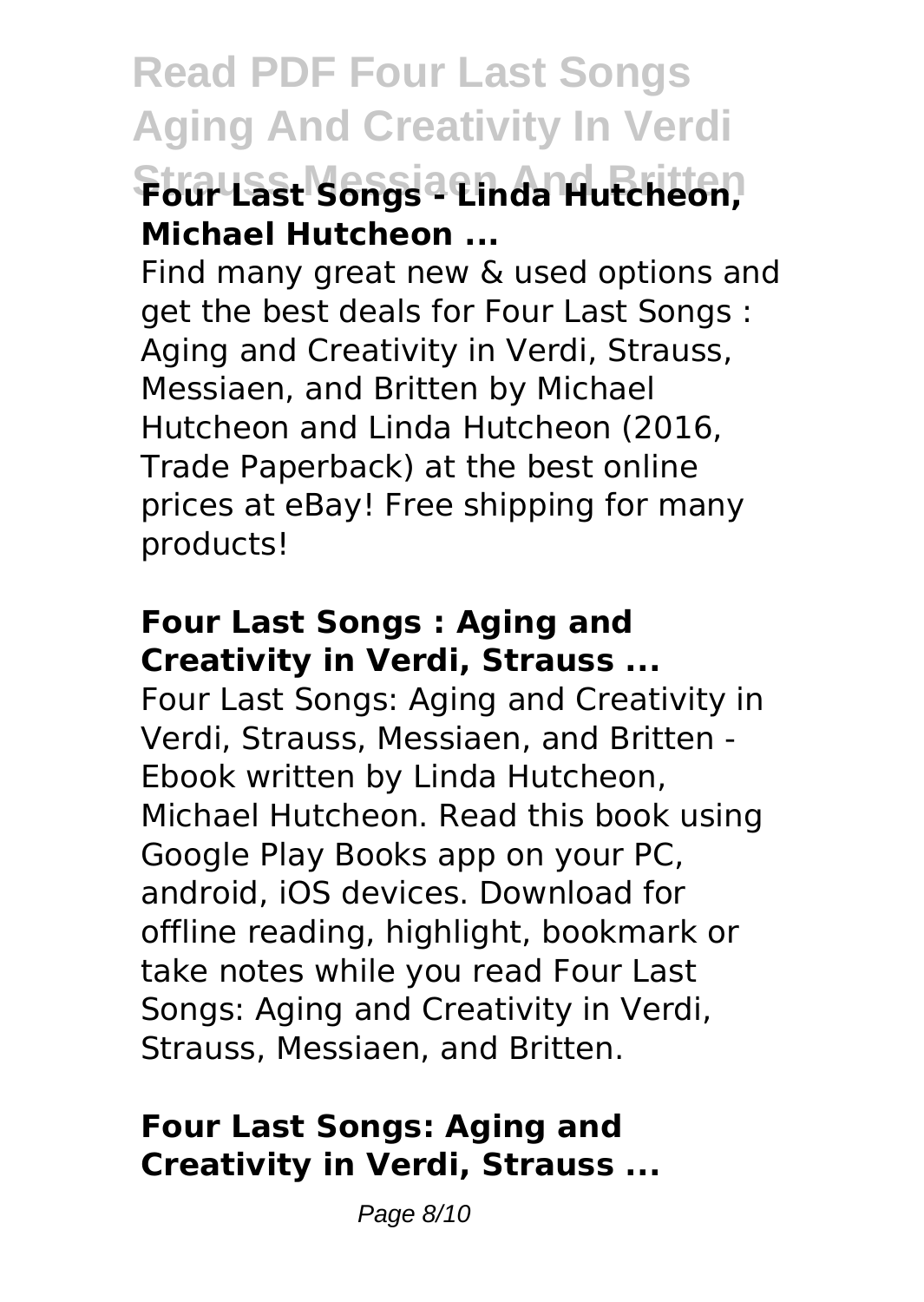**Read PDF Four Last Songs Aging And Creativity In Verdi Strauss Messiaen And Britten** Read Four Last Songs: Aging and Creativity in Verdi, Strauss, Messiaen, and Britten Ebook Free

### **Renee Fleming - Strauss 4 Last Songs - Im abendrot ...**

Sep 15, 2020 four last songs aging and creativity in verdi strauss messiaen and britten Posted By C. S. LewisPublic Library TEXT ID 674fffbe Online PDF Ebook Epub Library who often face age related difficulties as their audiences expectations are at a peak linda and michael hutcheon

### **10 Best Printed Four Last Songs Aging And Creativity In ...**

Four Last Songs Aging And Buy Four Last Songs: Aging and Creativity in Verdi, Strauss, Messiaen, and Britten by Linda Hutcheon, Michael Hutcheon (ISBN: 9780226255590) from Amazon's Book Store. Everyday low prices and free delivery on eligible orders. Four

# **Four Last Songs Aging And**

Page 9/10